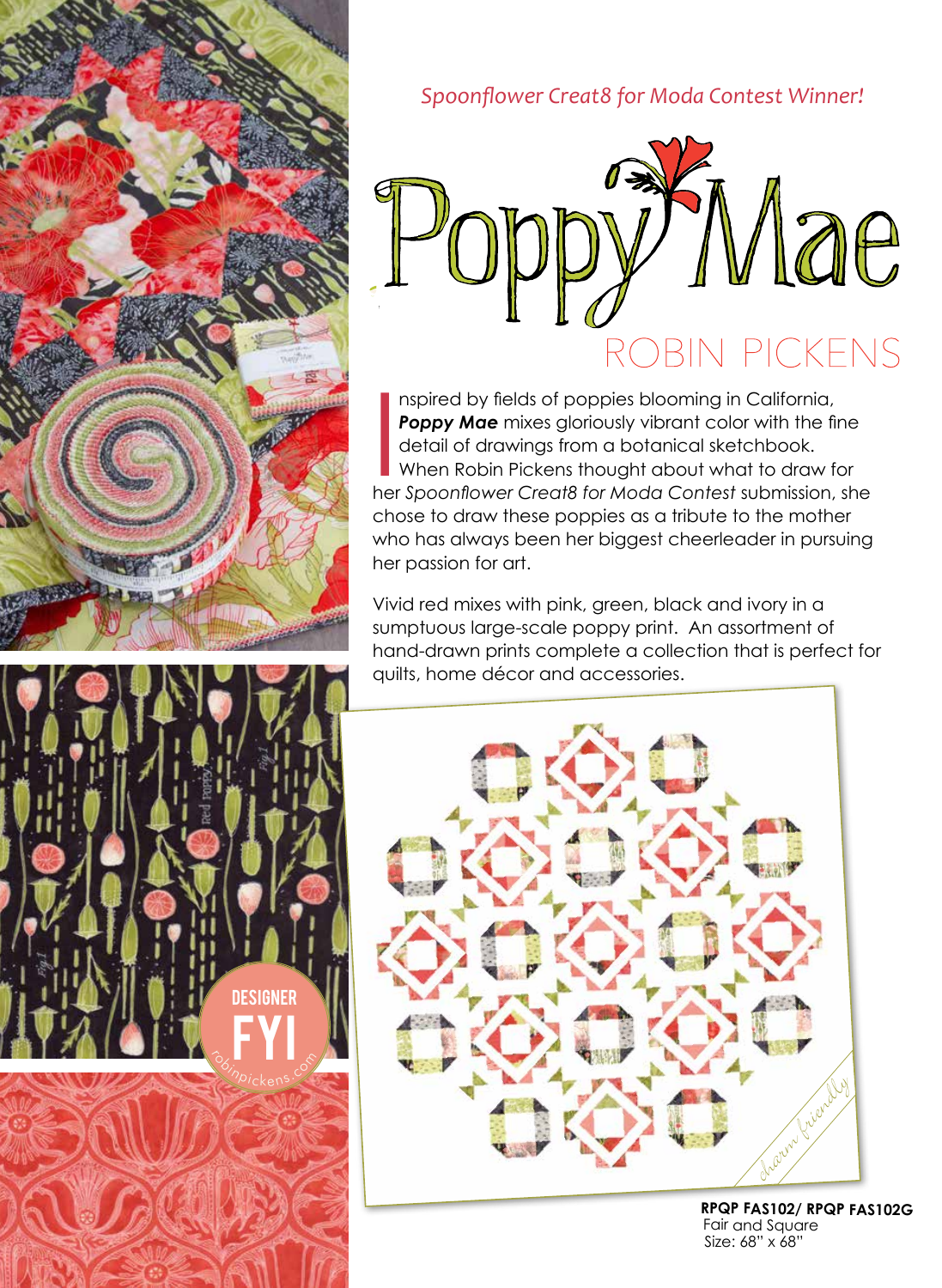

November 2016 Delivery



**RPQP HH101/ RPQP HH101G** Hopscotch Happy Size: 70" x 88"



48602 11



48600 11



48600 14



48603 11



48604 14

 ${\boldsymbol m}$ 



48602 14



48601 13

**2016 SUMMER PREVIEWS** www.modafabrics.com

Poppy

48605 14



48603 13

2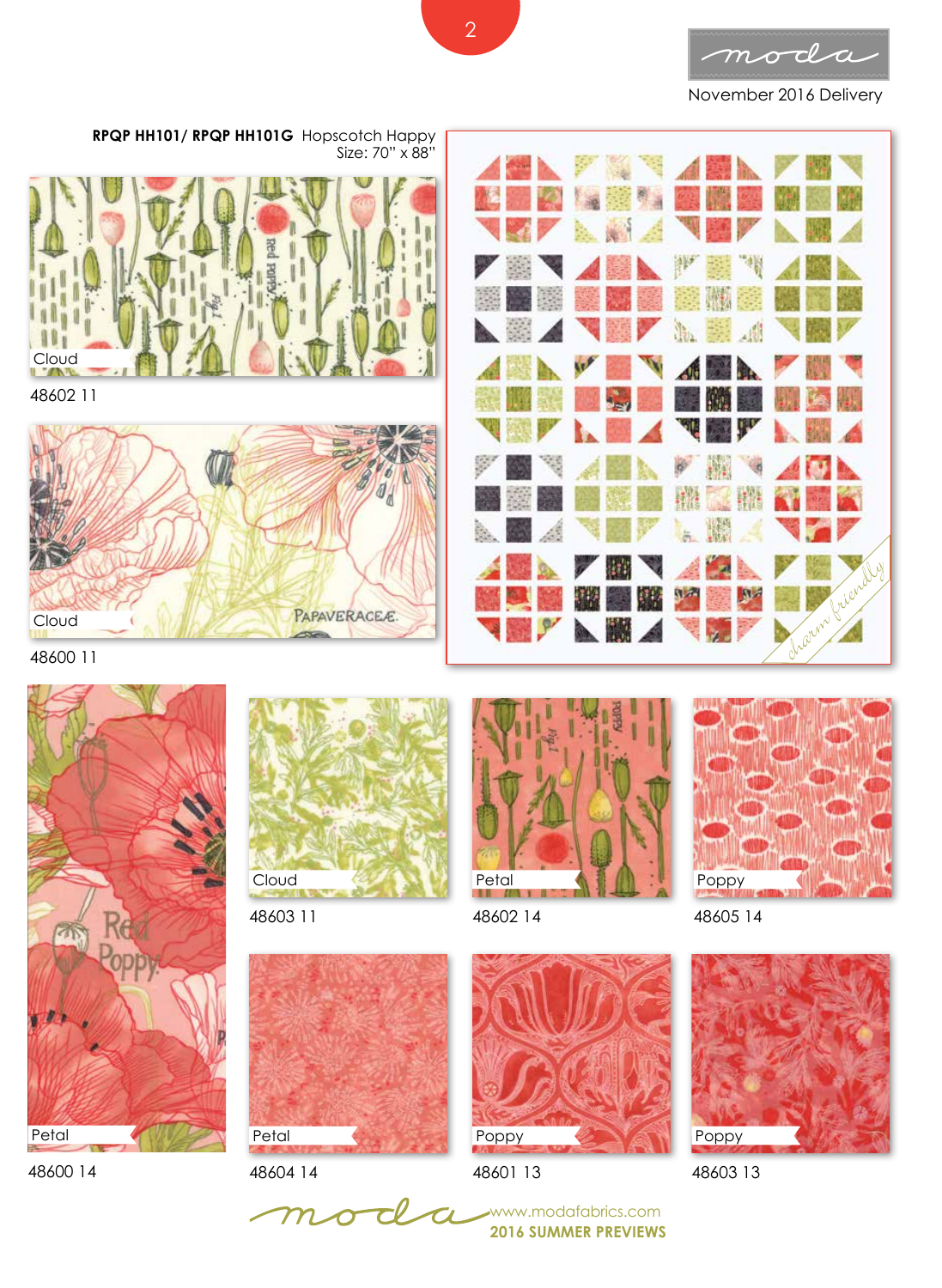*1 Pattern 2 Colorways* 





48601 15



Leaf

48605 15



48603 15

48604 15



Sliding Shoji Screen Size: 60" x 74"

48600 15



48602 15

moda www.modafabrics.com **2016 SUMMER PREVIEWS**